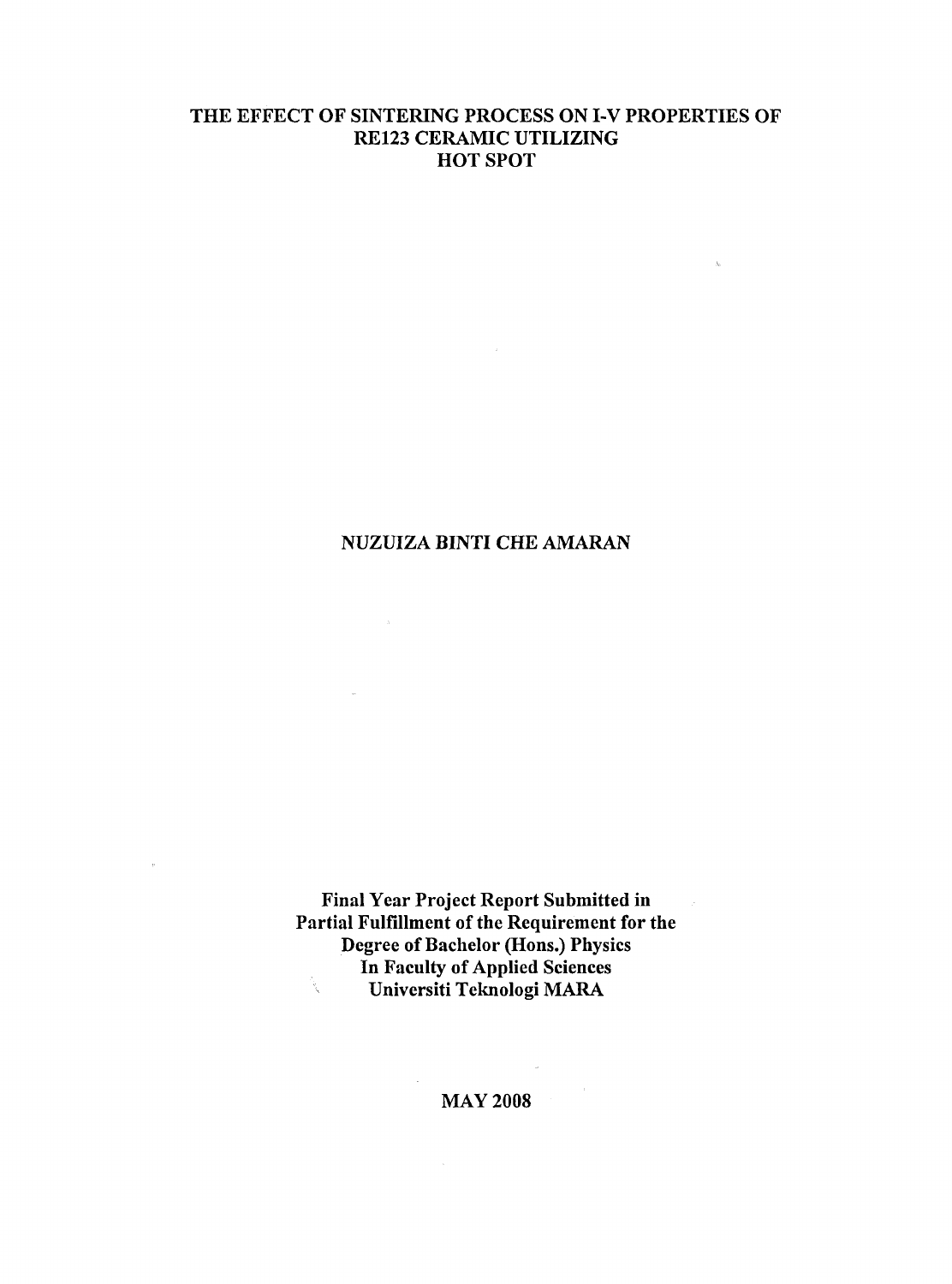rhis Final Year Project entitled **"The Effect of Sintering Process on I-V Properties of RE 123 Ceramic Utilizing Hot Spot"** was submitted by Nuzuiza binti Che Amaran, in partial fulfillment of the requirements for the degree of Bachelor of Sciences (Hons.) Physics, in Faculty of Applied Sciences, and was approved by

Tuan Haji Mohd Isa bin Mohd Yusof Supervisor B.Sc. (Hons.) Physics Faculty of Applied Sciences Universiti Teknologi MARA 40450 Shah Alam Selangor

 $\hat{\boldsymbol{s}}$ 

P.M MdV Yusoff Theeran Project Coordinator B.Sc. (Hons.) Physics Faculty of Applied Sciences Universiti Teknologi MARA 40450 Shah Alam Selangor

**jk>A\*** 

Dr. Muhd Zu Azhan Yahya Head of Programme B.Sc. (Hons.) Physics Faculty of Applied Sciences Universiti Teknologi MARA 40450 Shah Alam Selangor

Date: 16 May 2008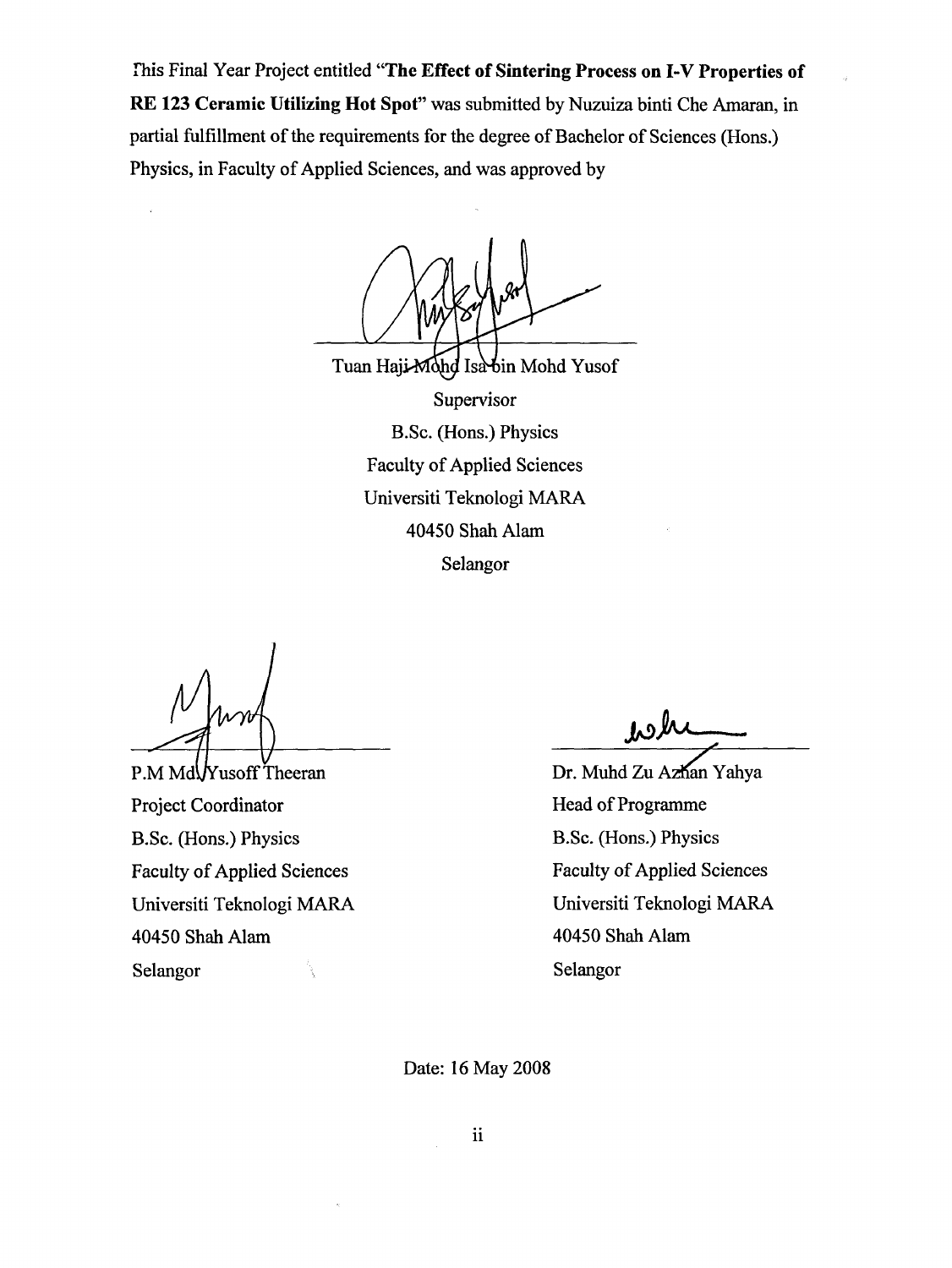### **ACKNOWLEDGEMENT**

BISMILLAHIRRAHMANIRRAHIM. In the name of ALLAH, The Most Gracious, The Ever Merciful. It is with the deepest sense of gratitude to The Almighty ALLAH who gives me strength and ability to complete this project and thesis as it is today.

First of all, my deepest appreciation goes to my beloved parent, sisters and brothers, for their loves, understanding and encouragement. I dedicate this piece of work to all of them.

My honest gratitude and a big thank you goes to my project supervisor Tuan Haji Mohd Isa Mohd Yusof who had taught me a lot about this project. Thank you for your guidance, advice and patience in helping me complete this project. Thanks a million and only God can repay your kindness.

Last but not least, to my dearest, honest and loving friends, thanks for the friendship and every single opinions and suggestions in completing this project. Finally, to all who were involved directly or indirectly with this project, a thousand thanks and I owe it all from you.

Thank you.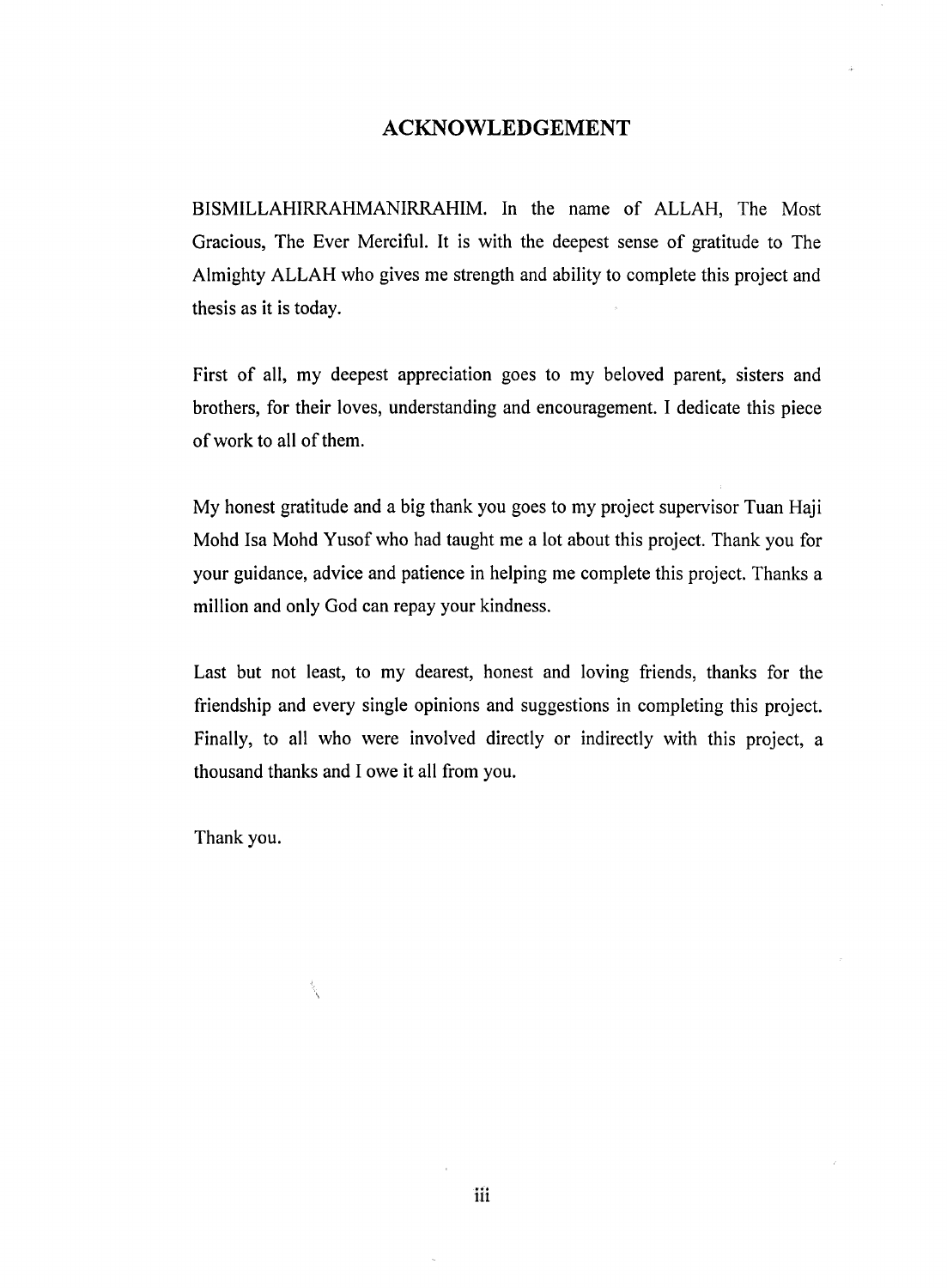# **TABLE OF CONTENTS**

| $200^{\circ}$ |
|---------------|
|---------------|

| <b>ACKNOWLEDGEMENTS</b>      | iii |
|------------------------------|-----|
| <b>TABLE OF CONTENTS</b>     | Ìν  |
| <b>LIST OF TABLES</b>        | vi  |
| <b>LIST OF FIGURES</b>       | vii |
| <b>LIST OF ABBREVIATIONS</b> | ix  |
| <b>ABSTRACT</b>              | x   |
| <b>ABSTRAK</b>               | хi  |

## **CHAPTER 1 INTRODUCTION**

| 1.1 | Background            |  |
|-----|-----------------------|--|
| 1.2 | Significance of study |  |
| 1.3 | Objectives of study   |  |

# **CHAPTER 2 LITERATURE REVIEW**

| 2.1 | Historical background                            | 4                                           |    |  |  |
|-----|--------------------------------------------------|---------------------------------------------|----|--|--|
| 2.2 |                                                  | Ceramic superconductor                      |    |  |  |
| 2.3 | General features of Hot spot                     |                                             | 6  |  |  |
|     | 2.3.1                                            | Appearance of hot spot                      | 7  |  |  |
|     | 2.3.2                                            | Migration of the hot spot                   | 13 |  |  |
|     | 2.3.3                                            | Oxygen partial pressure $PO2$ dependence of | 15 |  |  |
|     |                                                  | current-voltage characteristics             |    |  |  |
|     | 2.3.4                                            | The application of the hot spot             | 17 |  |  |
| 2.4 | Relation between current $(I)$ and voltage $(V)$ |                                             | 18 |  |  |
| 2.5 | <b>Sintering Process</b>                         |                                             | 19 |  |  |
|     |                                                  |                                             |    |  |  |